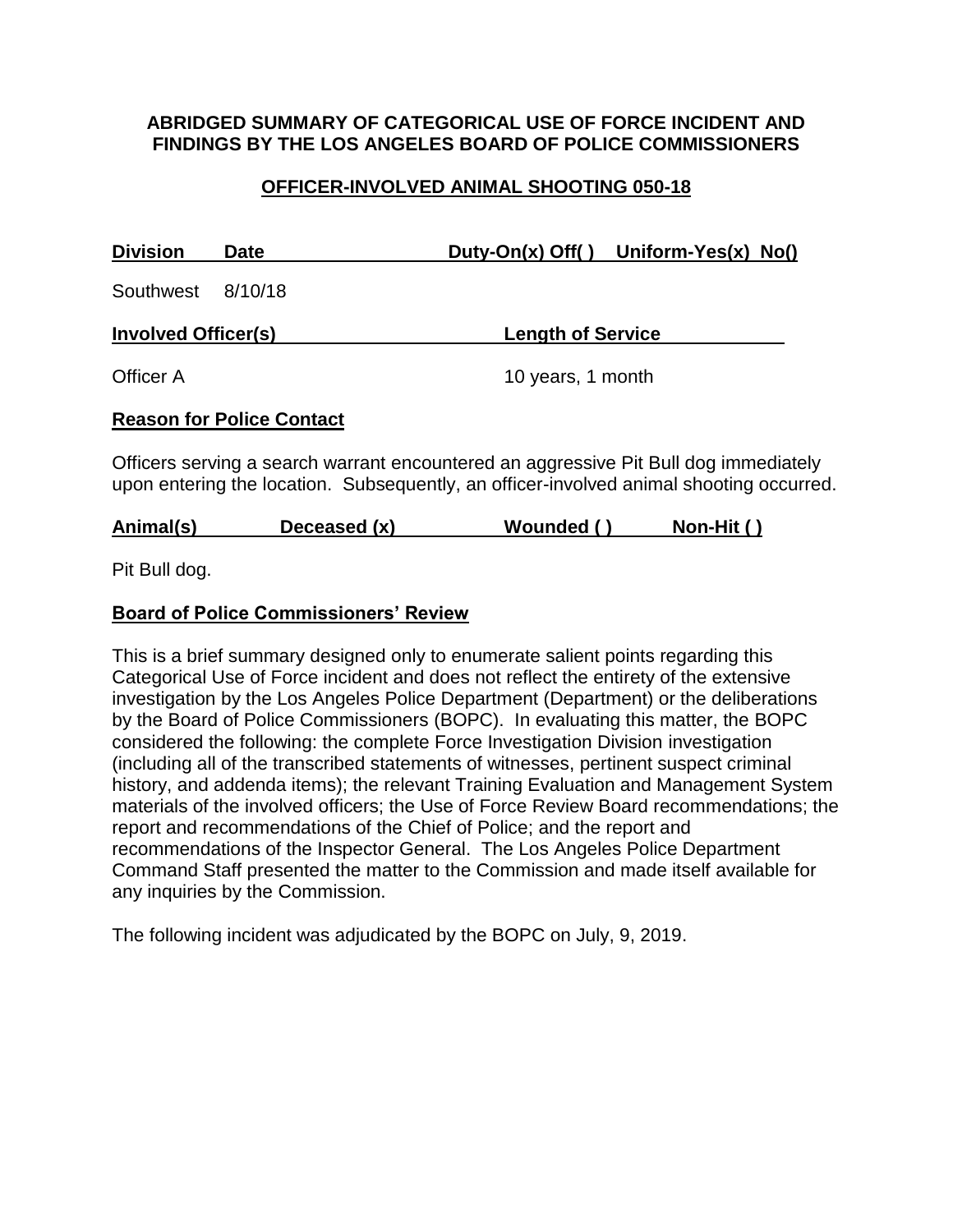#### **Incident Summary**

Officer A, Detective A, and Lieutenant A arrived at a residence to serve a search warrant. Officer A was armed with a shotgun and was assigned to the Entry Team as the "Point" position, the first officer to enter the location. Detective A was assigned as the Interior Scene Supervisor, and Lieutenant A was assigned as the Exterior Supervisor and Officer-In-Charge.

The Entry Team knocked on the door, announcing themselves as police officers, and relayed their authority and purpose prior to making entry into the location. Receiving no immediate response from occupants, officers entered the residence that was the target of their search.

According to Officer A, he/she entered the residence and observed two subjects seated inside. Officer A ordered the subjects to get down. Officer A then observed a Pit Bull Terrier dog approximately 5-6 feet away from him/her. The dog was growling and barking viciously. The dog rushed toward Officer A, who fired one round at the dog from his/her shotgun, and then focused back on the subjects in the residence. The dog ran to the bathroom and jumped into the bathtub. Officer A stated he/she shot the dog because he/she believed it was going to injure or possibly kill Officer A or one of the other officers.

The dog was later discovered in the bathtub, deceased. The cause of death was determined to have been wounds caused by the shotgun pellets.

# **Los Angeles Board of Police Commissioners' Findings**

The BOPC reviews each Categorical Use of Force incident based upon the totality of the circumstances, namely all the facts, evidence, statements and all other pertinent material relating to the particular incident. In every case, the BOPC makes specific findings in three areas: Tactics of the involved officer(s); Drawing/Exhibiting of a firearm by any involved officer(s); and the Use of Force by any involved officer(s). Based on the BOPC's review of the instant case, the BOPC made the following findings:

# **A. Tactics**

The BOPC found Officer A's tactics to warrant a Tactical Debrief.

# **B. Drawing and Exhibiting**

The BOPC found Officer A's drawing and exhibiting of a firearm to be In Policy.

# **C. Use of Force**

The BOPC found Officer A's use of force to be In Policy.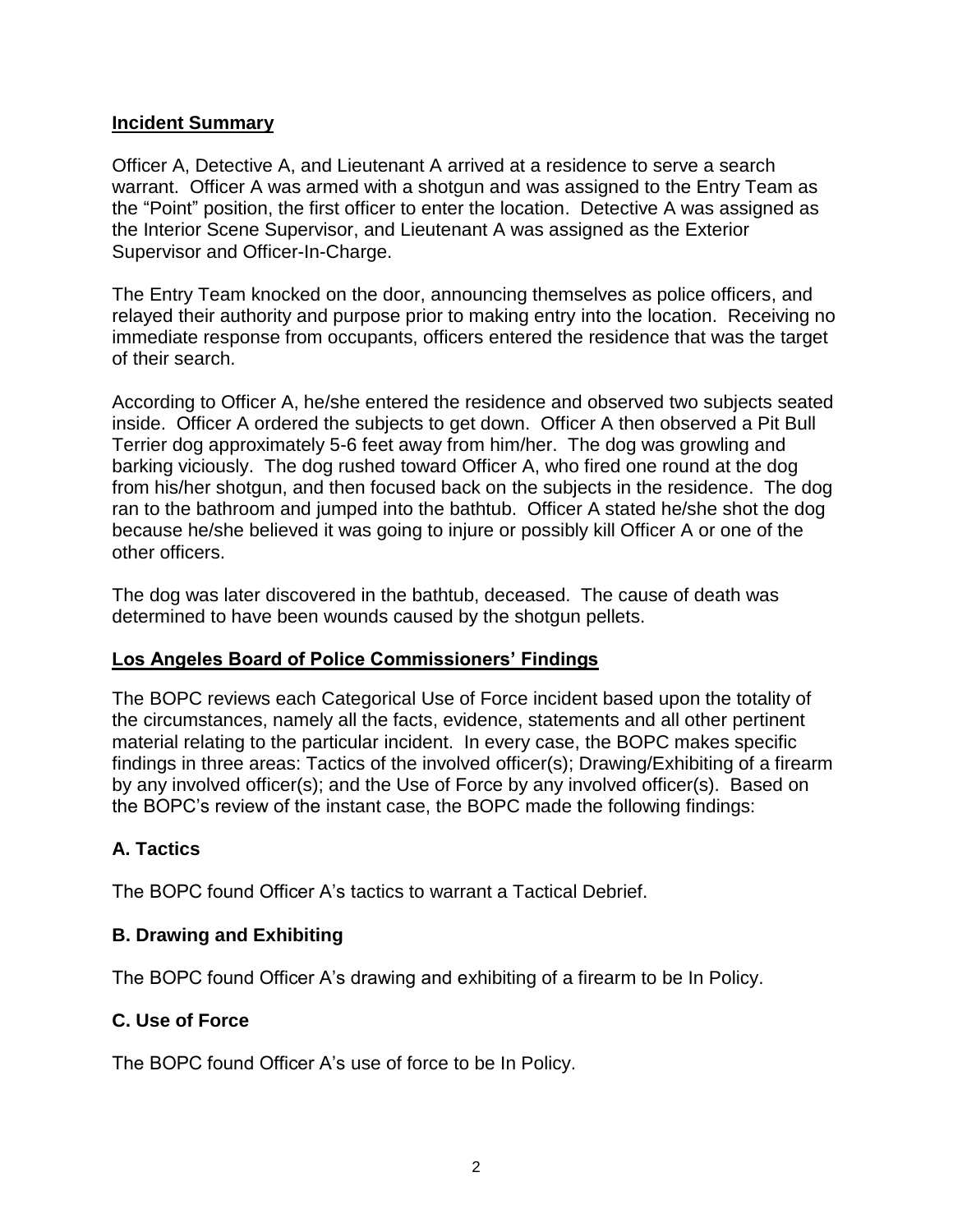# **Basis for Findings**

In making its decision in this matter, the Commission is mindful that every "use of force by members of law enforcement is a matter of critical concern both to the public and the law enforcement community. It is recognized that some individuals will not comply with the law or submit to control unless compelled to do so by the use of force; therefore, law enforcement officers are sometimes called upon to use force in the performance of their duties. It is also recognized that members of law enforcement derive their authority from the public and therefore must be ever mindful that they are not only the guardians, but also the servants of the public. The Department's guiding value when using force shall be reverence for human life. Officers shall attempt to control an incident by using time, distance, communications, and available resources in an effort to de-escalate the situation, whenever it is safe and reasonable to do so. When warranted, Department personnel may objectively use reasonable force to carry out their duties. Officers who use unreasonable force degrade the confidence of the community we serve, expose the Department and fellow officers to legal and physical hazards, and violate the rights of individuals upon whom unreasonable force is used. Conversely, officers who fail to use force when warranted may endanger themselves, the community and fellow officers." (Use of Force Policy, Los Angeles Police Department Manual.)

The Commission is cognizant of the legal framework that exists in evaluating use of force cases, including the United States Supreme Court decision in Graham v. Connor, 490 U.S. 386 (1989), that:

"The reasonableness of a particular use of force must be judged from the perspective of a reasonable officer on the scene, rather than with the 20/20 vision of hindsight. The calculus of reasonableness must embody allowance for the fact that police officers are often forced to make split-second judgments – in circumstances that are tense, uncertain and rapidly evolving – about the amount of force that is necessary in a particular situation."

The Commission is further mindful that it must evaluate the actions in this case in accordance with existing Department policies. Relevant to our review are Department policies that relate to the use of force:

Law enforcement officers are authorized to use deadly force to:

- Protect themselves or others from what is reasonably believed to be an imminent threat of death or serious bodily injury; or
- Prevent a crime where Palencia's actions place person(s) in imminent jeopardy of death or serious bodily injury; or
- Prevent the escape of a violent fleeing felon when there is probable cause to believe the escape will pose a significant threat of death or serious bodily injury to the officer or others if apprehension is delayed. In this circumstance, officers shall to the extent practical, avoid using deadly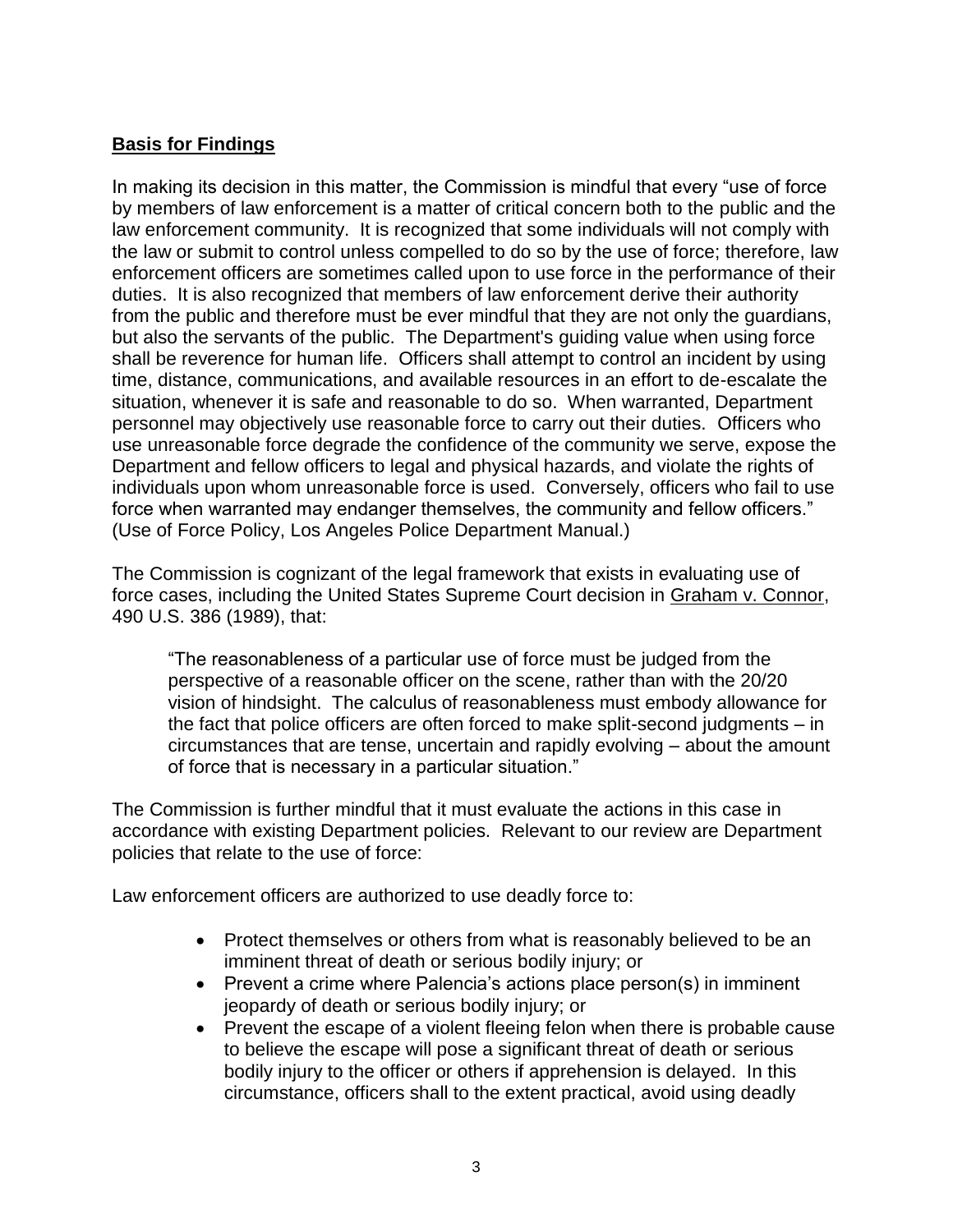force that might subject innocent bystanders or hostages to possible death or injury.

The reasonableness of an Officer's use of deadly force includes consideration of the officer's tactical conduct and decisions leading up to the use of deadly force. (Use of Force Policy, Los Angeles Police Department Manual.)

An officer's decision to draw or exhibit a firearm should be based on the tactical situation and the officer's reasonable belief that there is a substantial risk that the situation may escalate to the point where deadly force may be justified. (Los Angeles Police Department Manual.)

Tactical de-escalation involves the use of techniques to reduce the intensity of an encounter with a subject and enable an officer to have additional options to gain voluntary compliance or mitigate the need to use a higher level of force while maintaining control of the situation. Tactical de-escalation does not require that an officer compromise his or her safety or increase the risk of physical harm to the public. De-escalation techniques should only be used when it is safe and prudent to do so. (Tactical De-Escalation Techniques, October 2016.)

# **A. Tactics**

• In its analysis of this incident, the BOPC identified the following tactical considerations:

# **1. Dog Encounters**

The size and speed of an animal can increase the potential of a missed shot and the possibility of an officer or bystander being critically injured by a bullet intended for the dog. An officer is authorized to use lethal force when it's reasonable to protect him/herself or other person(s) from immediate threat of death or serious bodily injury. Officers are instructed to give consideration s to the background and the possibility of a ricochet. Officers are also informed that the primary target is the body mass. Officers may not use lethal force against a dog to protect property, including other animals.

# **B. Drawing and Exhibiting**

• According to Officer A, during the search warrant briefing, he/she was assigned as the "Point Man" of the entry team. Upon arrival at the location, Officer A exited his/her vehicle and exhibited his/her shotgun.

Based on the totality of the circumstances, the BOPC determined that an officer with similar training and experience as Officer A, while faced with similar circumstances, would reasonably believe that there was a substantial risk that the situation may escalate to the point where deadly force may be justified. Therefore, the BOPC found Officer A's drawing and exhibiting of a firearm to be In Policy.